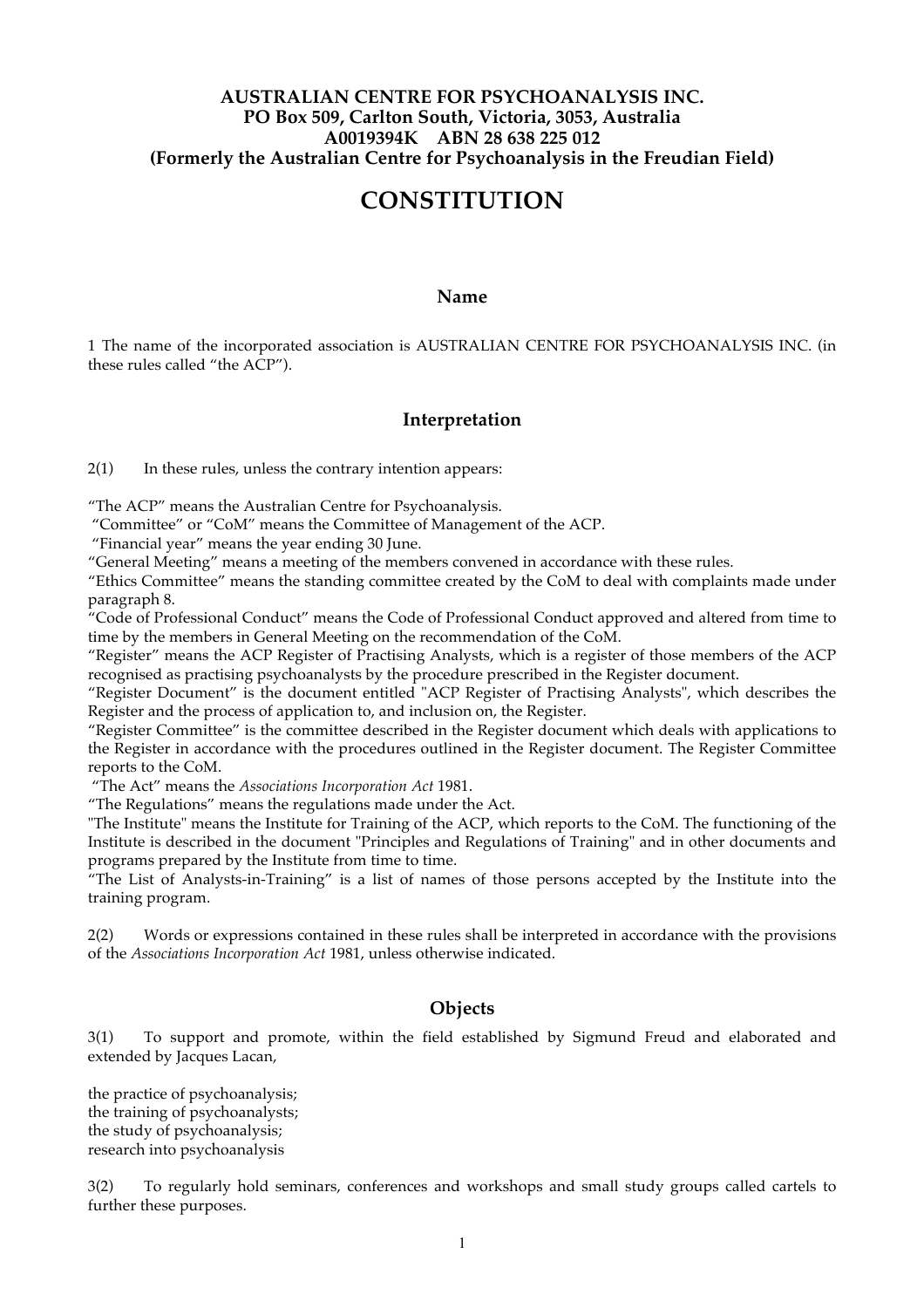3(3) To actively pursue the publication and distribution of psychoanalytic research.

3(4) To co-operate with similar institutions throughout the world.

3(5) To work for the establishment of an Australian School of Psychoanalysis in the orientation given by Jacques Lacan.

3(6) To operate a Register of Practising Analysts.

3(7) To conduct an Institute for Training.

3(8) To pursue other appropriate activities to further these purposes.

# **Membership**

4(1) Any natural person subscribing to the objects of the ACP who is approved for membership as provided in these rules is eligible to be a member of the ACP on payment of the entrance fee and annual subscription payable under these rules.

4(2) Election to membership shall specify a category of membership, namely associate or member.

4(3) A person who was not a member of the ACP at the time of the incorporation of the ACP (or who was such a member at that time but has ceased to be a member) shall not be admitted to membership unless admission as a member is approved by the Committee.

4(4) An application of a person for membership of the ACP:

shall be made in writing in the form set out in Appendix 1; shall be lodged with the Secretary of the ACP; and shall specify whether membership or associate status is being applied for.

4(5) As soon as is practicable after the receipt of the nomination, the Secretary shall refer the nomination to the Committee.

4(6) Upon a nomination being referred to the Committee, the Committee shall determine whether to approve or reject the nomination. The Committee may offer a different category (associate status or membership) than that applied for, or may refuse nomination.

4(7) Upon a nomination being approved by the Committee, the Secretary shall, with as little delay as possible, notify the nominee in writing that membership or associate status is approved and provide that person with a copy of these rules and the purposes of the ACP and, upon payment of fees due, enter the nominee's name in the register of members. If membership is refused or a different category is offered, the Secretary shall, with as little delay as possible, notify the nominee in writing of the reasons for such a decision.

4(8) Any person appointed as an associate may make application at any time to be nominated member by the procedure described in rule 4(4). The application shall be dealt with as described in rules 4(5), (6) and (7).

4(9) A right, privilege or obligation of a person by reason of membership of the ACP:

is not capable of being transferred or transmitted to another person; terminates upon the cessation of membership whether by death or resignation or otherwise.

4(10) Subject to sub-rule 15(6), members shall be entitled to full voting and other rights. Associates shall not be entitled to vote or stand for election to the CoM.

4(11) Membership or associate status shall automatically lapse when the subscription is two months in arrears.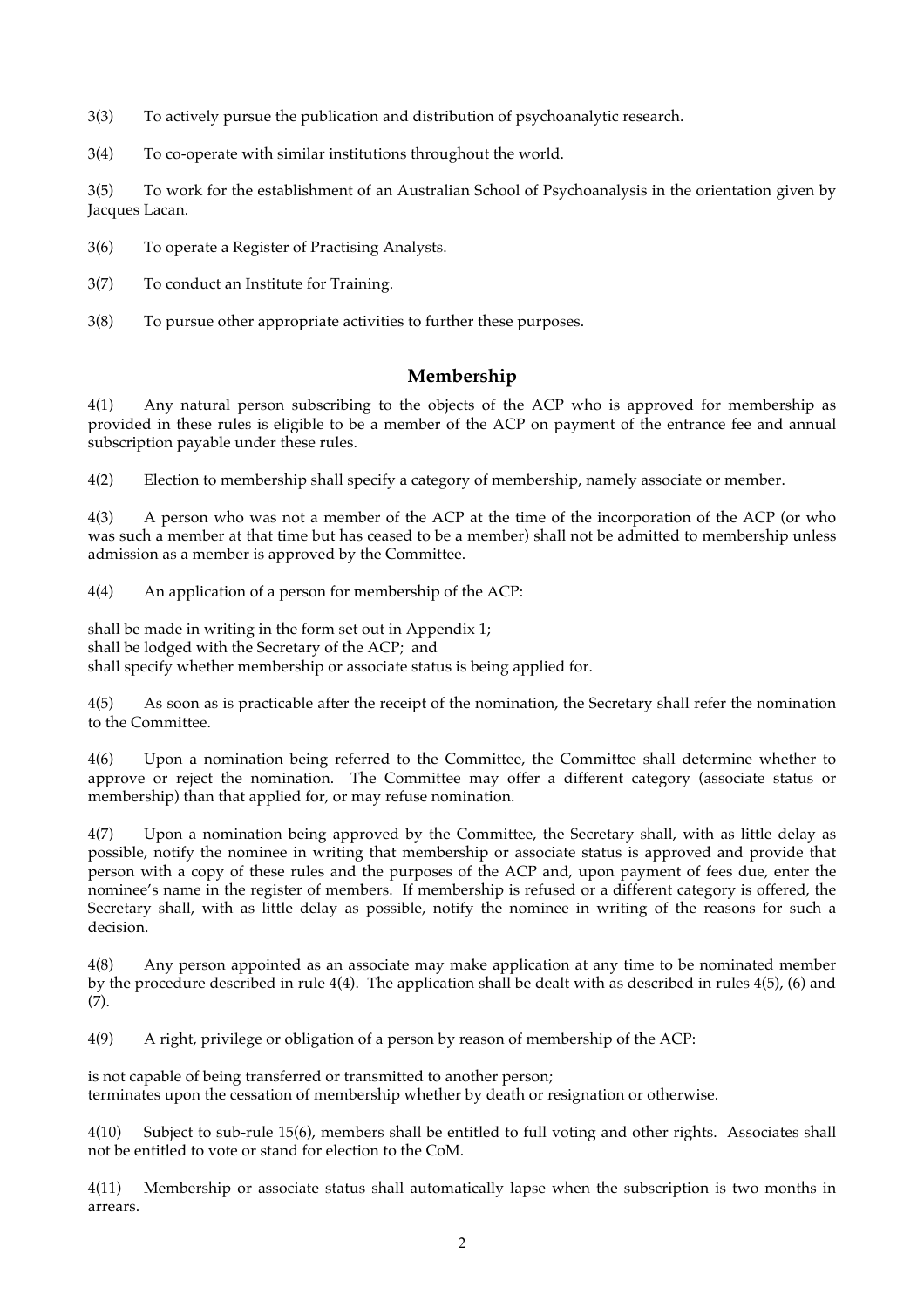# **Entrance fee and annual subscription**

5(1) An annual subscription is payable on or before the first day of July in each year.

5(2) The entrance fee and annual subscription shall be fixed each financial year at such a rate as the Committee may determine.

5(3) Subscriptions from new members or associates paid between the first of March and the thirtieth of June of any year shall cover membership or associate status to the end of June in the following year.

# **Register of members and associates**

6(1) The secretary shall keep and maintain a register of members and associates in which shall be entered the status (associate or member), full name, address and date of entry of each member and associate and the register shall be available for inspection by members and associates at the address of the Secretary.

6(2) The Secretary shall make in the register of members and associates an entry recording the date on which a person changed category or ceased to be a member or associate by reason of resignation, expulsion or being two months in arrears of subscription or otherwise in accordance with these rules and the Act.

# **Resignation of member or associate**

7(1) A member or associate of the ACP who has paid all moneys due and payable by him or her to the ACP may resign from the ACP by first giving one month's notice in writing to the Secretary of intention to resign, and upon the expiration of that period of notice the person shall cease to be a member or associate.

7(2) A resignation under this rule shall not extinguish any liabilities for that person which arose during the period of membership or associateship.

# **Discipline, suspension and expulsion of members or associates**

8 (1) All members and associates are required to comply with the Code of Professional Conduct as formulated by the ACP . If any member or associate is found:

to be in breach of the Professional Code of Conduct;

to have acted in a manner prejudicial to the ACP; or

to have been guilty of conduct unbecoming a member of the ACP

s/he may be subjected to any of the following penalties:

no penalty;

a warning;

suspension of registration as a practising analyst with the ACP for a period determined by the Ethics Committee;

suspension of membership or associateship of the ACP for a period determined by the Ethics Committee; removal from registration as a practising analyst with the ACP; expulsion from membership or associateship of the ACP.

One or more penalties may be imposed by the Ethics Committee. If the penalty is removal from the register of practising analysts, other organisations who make use of the register, or offer membership on the basis of it, will be informed of the decision upon request.

8(2) The CoM at its first meeting after the Annual general meeting in each year shall appoint an Ethics Committee consisting of the President, one member of the CoM and two members of the ACP who are on the Register of Practising Analysts but who are not on the CoM. The members of the Ethics Committee shall hold office until the first meeting of the CoM after the next Annual general meeting. The CoM may fill any vacancy which arises in the membership of the Ethics Committee during the year.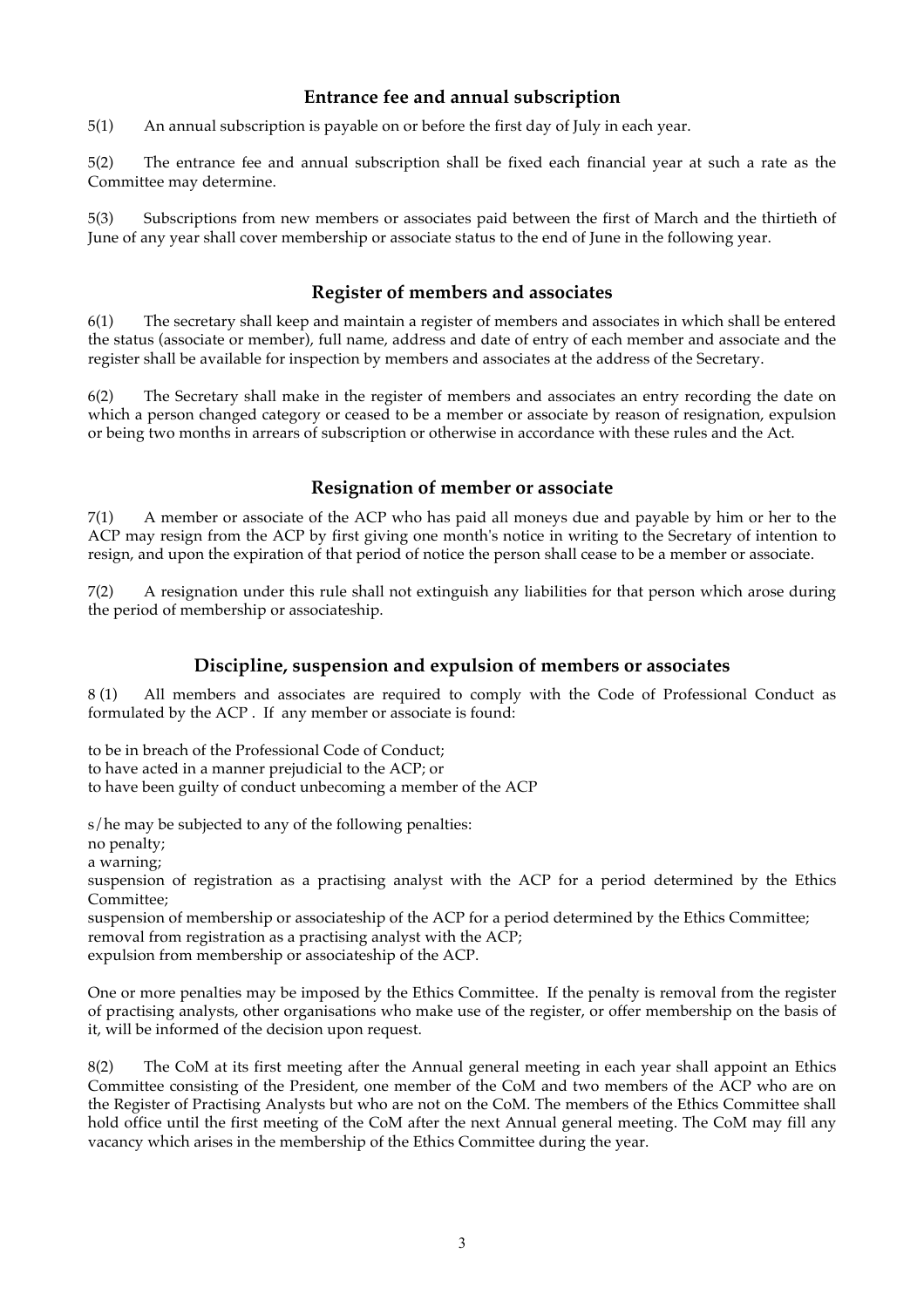8(3) The CoM may make by-laws in relation to the procedure for dealing with breaches of the Code of Professional Conduct. Any such by-law or any amendment to it does not come into effect until it is also approved by the Ethics Committee.

# **Disputes and Mediation**

9(1) The grievance procedure set out in this rule applies to disputes under these Rules between

a member or associate and another member or associate; a member or associate and the ACP.

9(2) Within 14 days of a dispute arising, the parties to the dispute must arrange to meet, in the presence of the President of the ACP and, if possible, resolve the dispute.

9(3) If resolution is not possible, or a party fails to attend the meeting, then the parties must, within 14 days, hold a meeting in the presence of a mediator.

9(4) The mediator must be agreed on and chosen by the parties; or, in the absence of agreement:

in the case of a dispute between one member or associate and another member or associate, a person appointed by the Committee of Management;

in the case of a dispute between a member or associate and the ACP, a person who is a mediator appointed or employed by the Dispute Settlement Centre of Victoria (Department of Justice).

9(5) A member of the ACP can be appointed as a mediator, but the mediator cannot be a member who is a party to the dispute.

9(6) The parties to the dispute must, in good faith, attempt to settle the dispute by mediation.

9(7) The Mediator, in conducting the mediation, must

give the parties the opportunity to be heard;

allow due consideration by all parties of any written statement submitted by any party; and ensure that natural justice is accorded to the parties to the dispute throughout the mediation process.

9(8) If the mediation process does not result in the dispute being resolved, the parties may elect to seek resolution in accordance with these rules or at law.

## **Annual General Meeting**

10(1) The ACP shall, within five months of the end of the financial year in each calender year, convene an annual general meeting of its members.

10(2) The annual general meeting shall be held on such day within five months of the end of the financial year as the Committee determines.

10(3) The annual general meeting shall be specified as such in the notice convening it.

10(4) The ordinary business of the annual general meeting shall be:

to confirm the minutes of the last preceding annual general meeting and of any general meeting held since that meeting;

to receive from the Committee reports upon transactions of the ACP during the last preceding financial year; to elect officers of the ACP and the ordinary members of the Committee; and

to receive and consider the statement submitted by the ACP in accordance with section 30(3) of the Act.

10(5) The annual general meeting may transact special business of which notice is given in accordance with these rules.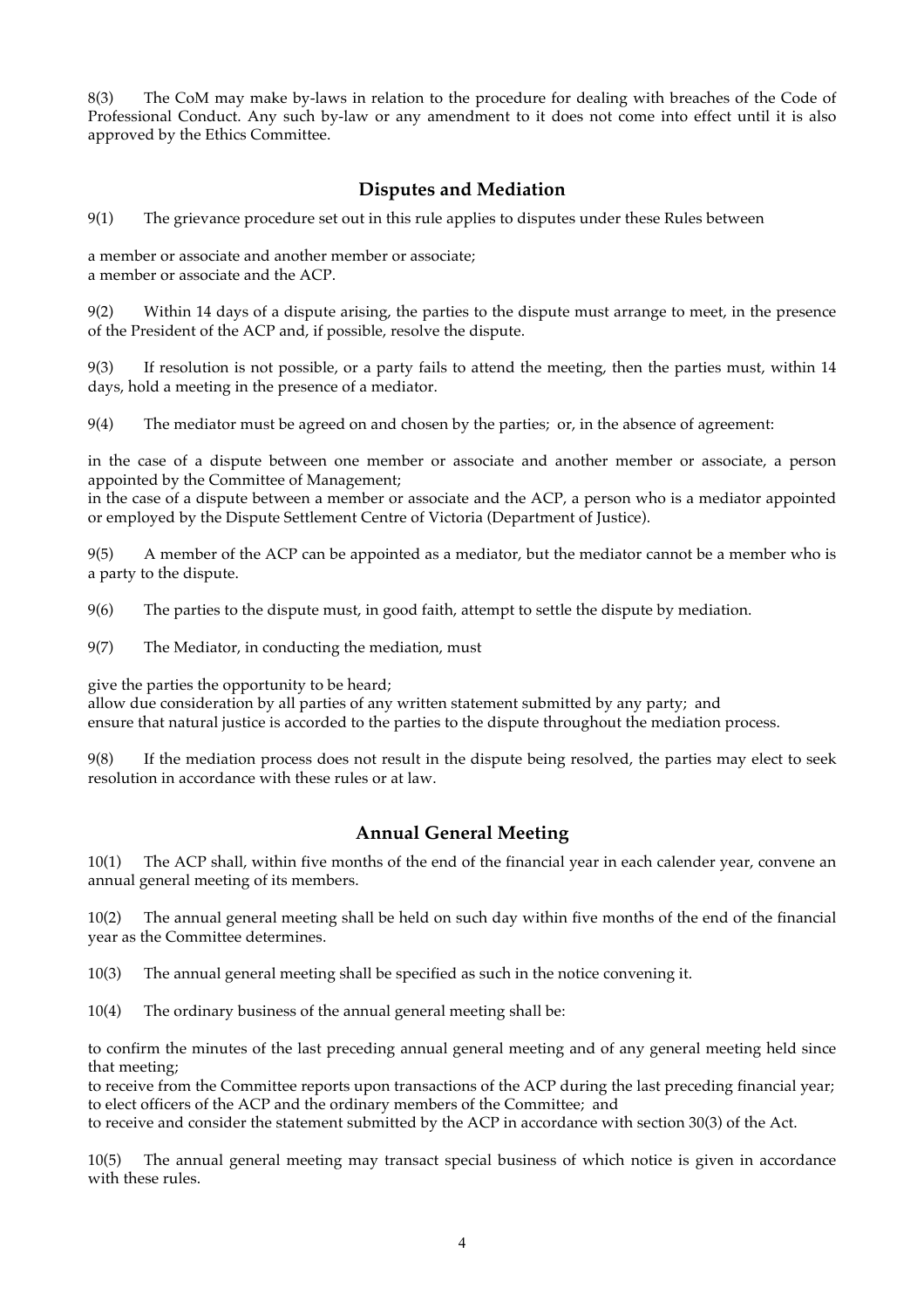10(6) The annual general meeting shall be in addition to any other general meetings that may be held in the same year.

# **Special General Meeting**

11(1) All general meetings other than the annual general meeting shall be called special general meetings.

11(2) The Committee may, whenever it thinks fit, convene a special general meeting of the ACP, and shall convene one on the requisition, in writing, of members representing not less than 25 percent of the total number of members who are entitled to vote under these rules.

#### **Notice of General Meeting**

12(1) The secretary of the ACP shall, not less than 14 days or, if a special resolution has been proposed, 21 days before the date fixed for holding a general meeting of the ACP cause to be sent to the registered address of each member of the ACP, a notice by prepaid post stating the place, date and time of the meeting and the nature of the business to be transacted at the meeting.

12(2) A general meeting shall not be invalidated by an accidental omission to give notice of the meeting to any member.

12(3) A member (not an associate) desiring to bring any business before a meeting may give notice of that business in writing to the secretary, who shall include that business in the notice calling the next general meeting after receipt of the notice.

# **Proceedings for Meetings**

13(1) No item of business shall be transacted at a general meeting unless a quorum of members entitled to vote under these rules is present during the time when the meeting is considering that item.

13(2) Six members or such members as represent one sixth of membership, whichever is the greater, personally present (being members entitled under these rules to vote at a general meeting) constitute a quorum for the transaction of business of a general meeting.

13(3) If within an hour after the appointed time for the commencement of a general meeting, a quorum is not present, the meeting, if convened upon the requisition of members, shall be dissolved and in any other case shall stand adjourned to the same day in the next week at the same time and (unless another place is specified by the Chair at the time of the adjournment or by written notice to members given before the day to which the meeting is adjourned) at the same place and if at the adjourned meeting a quorum is not present within half an hour of the time appointed for the commencement of the meeting, the members present (being not less than three) shall be a quorum.

## **Procedures to be followed at Meetings**

14(1) The President, or in the President's absence, the Secretary, shall preside as Chair at each general meeting of the ACP.

14(2) If the President and Secretary are absent from a general meeting the members present who are entitled to vote under these rules shall elect one of their number to preside as Chair at the meeting.

14(3) The Chair of a general meeting at which a quorum is present may, with the consent of the meeting, adjourn the meeting from time to time and place to place, but no business shall be transacted at an adjourned meeting other than the business left at the meeting at which the adjournment took place.

14(4) A question arising at a general meeting of the ACP shall be determined on a show of hands and unless before or on the declaration of the show of hands a poll is demanded, a declaration by the Chair that a resolution has, on a show of hands, been carried or carried unanimously or carried by a particular majority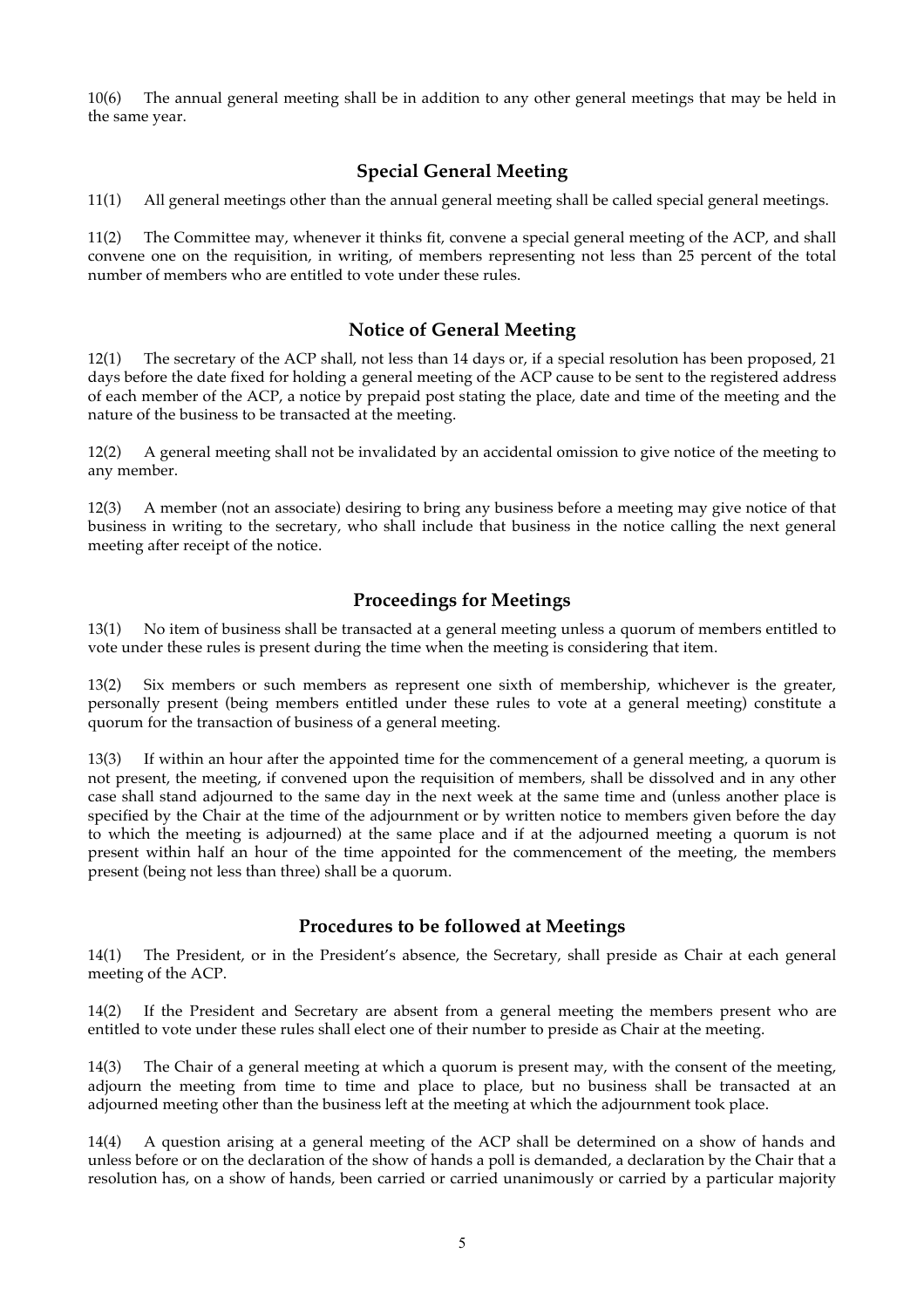or lost, an entry to that effect in the Minute Book of the ACP is evidence of the fact, without proof of the number or proportion of the votes recorded in favour of, or against, that resolution.

# **Voting at Meetings**

15(1) Each financial member entitled to vote under these rules shall be entitled to one vote only upon any question arising at a general meeting of the ACP.

15(2) All votes shall be given personally or by proxy.

15(3) The Chair will not vote unless, in the case of an equality of voting on a question, he or she is required to exercise a casting vote.

15(4) If at a meeting, a poll on any question is demanded by not less than three members, it shall be taken at that meeting in such a manner as the Chair may direct and the resolution of the poll shall be deemed to be a resolution of that meeting on that question.

15(5) A poll that is demanded on the election of a Chair or a question of an adjournment shall be taken forthwith and a poll that is demanded on any other question shall be taken at such a time before the close of the meeting as the Chair may direct.

15(6) A member is not entitled to vote at any general meeting unless all moneys due and payable by him or her to the ACP have been paid. This does not apply to the current annual subscription until the expiration of two months from the date on which it became due. In the case of monies other than the current annual subscription, the member owing monies may vote if an arrangement for payment has been entered into with the Secretary and approved by the Officers of the ACP.

## **Proxy Votes**

16 Each member shall be entitled to appoint another member as his or her proxy by notice given to the Secretary no later than twenty-four hours before the time of the meeting in respect of which the proxy is appointed.

## **Committee of Management**

17(1) The affairs of the ACP shall be managed by a Committee constituted as follows:

the officers of the ACP and four ordinary Committee members elected from and by the members who are entitled to vote under these rules;

up to two additional persons may be co-opted by the Committee from among the members who are entitled to vote under these rules.

17(2) The Committee:

shall control and manage the business and affairs of the ACP;

may, subject to these rules, the regulations and the Act, exercise all such powers and functions as may be exercised by the ACP other than those powers and functions that are required by these rules to be exercised by general meetings of the members of the ACP;

may, subject to these rules, make and alter by-laws; and

subject to these rules, the regulations and the Act, has the power to perform all such acts and things as appear to the Committee to be essential to the proper management of the business and affairs of the ACP.

17(3) The CoM, on the recommendation of the Register Committee, may amend the Register document.

17(4) Each ordinary member of the Committee shall, subject to these rules, hold office until the annual general meeting next after the date of his or her election but is eligible for re-election.

17(5) A member co-opted as a member of the Committee may be so appointed for such period as the Committee determines except that the appointment shall be deemed to lapse, if not otherwise terminated, at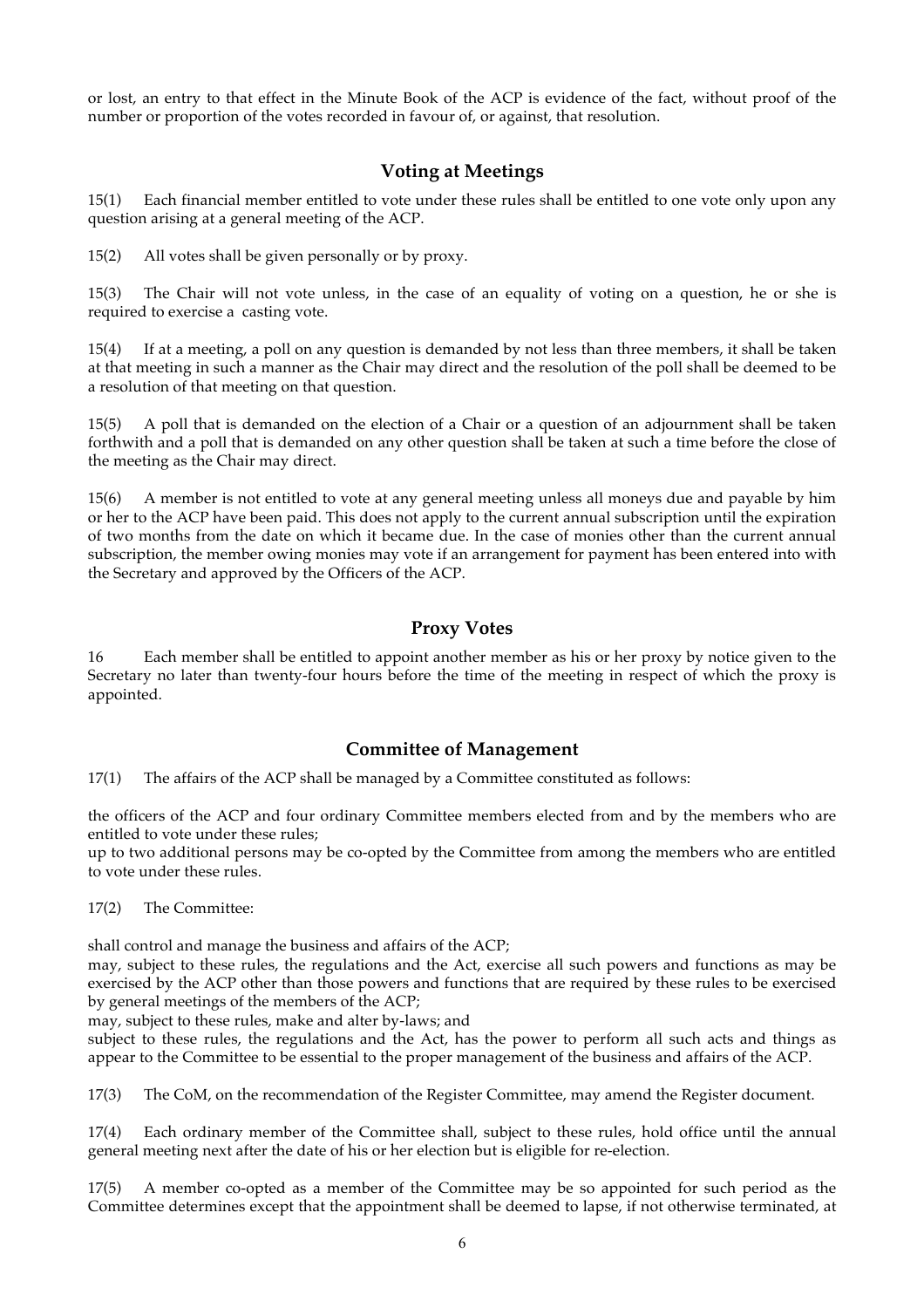the conclusion of the annual general meeting next after the date of appointment but the member shall be eligible for re-election.

17(6) In the event of a casual vacancy of the position of ordinary or co-opted member of the Committee referred to in sub-rule (1), the Committee may appoint a member of the ACP to the vacant office and the member so appointed may continue in office up to and including the conclusion of the annual general meeting next following the date of appointment.

# **Officers of the ACP**

18(1) The officers of the ACP shall be:

President; Treasurer; and Secretary

18(2) Each officer of the ACP shall hold office up to and including the conclusion of the annual general meeting next after the day of that officer's election but is eligible for re-election.

18(3) In the event of a casual vacancy in any office referred to in sub-rule (1), the Committee may appoint one of its members to the vacant office and the member so appointed may continue in office up to and including the conclusion of the annual general meeting next following the date of appointment.

# **Nominations**

19(1) Nominations of candidates for election to the Committee:

shall be called for one month in advance of the annual general meeting;

shall be made in writing, signed by two members of the ACP who are entitled to vote under these rules and accompanied by the written consent of the candidate (which may be endorsed on the form of nomination); and

shall be delivered to the Secretary of the ACP no less than seven days before the date fixed for the holding of the annual general meeting.

19(2) If insufficient nominations are received to fill all vacancies, the candidates nominated shall be deemed to be elected and further nominations shall be received at the annual general meeting.

19(3) If the number of nominations received is equal to the number of vacancies to be filled, the persons nominated shall be deemed to be elected.

19(4) If the number of nominations received exceeds the number of vacancies to be filled, a ballot shall be held.

19(5) The ballot for the election of the Committee shall be conducted at the annual general meeting in such usual and proper manner as the Committee may direct.

# **Vacancy of office**

20 For the purposes of these rules, the office of an officer of the ACP, of an ordinary member or of a coopted member of the Committee becomes vacant if the officer, ordinary member or co-opted member:

ceases to be a member of the ACP;

becomes an insolvent under administration within the meaning of the *Corporations Law*;

resigns his or her office by notice given in writing to the Secretary; or

is absent for two consecutive general or Committee meetings without leave of absence provided that acceptance of an apology shall be deemed grant of such leave.

# **Proceedings of the Committee**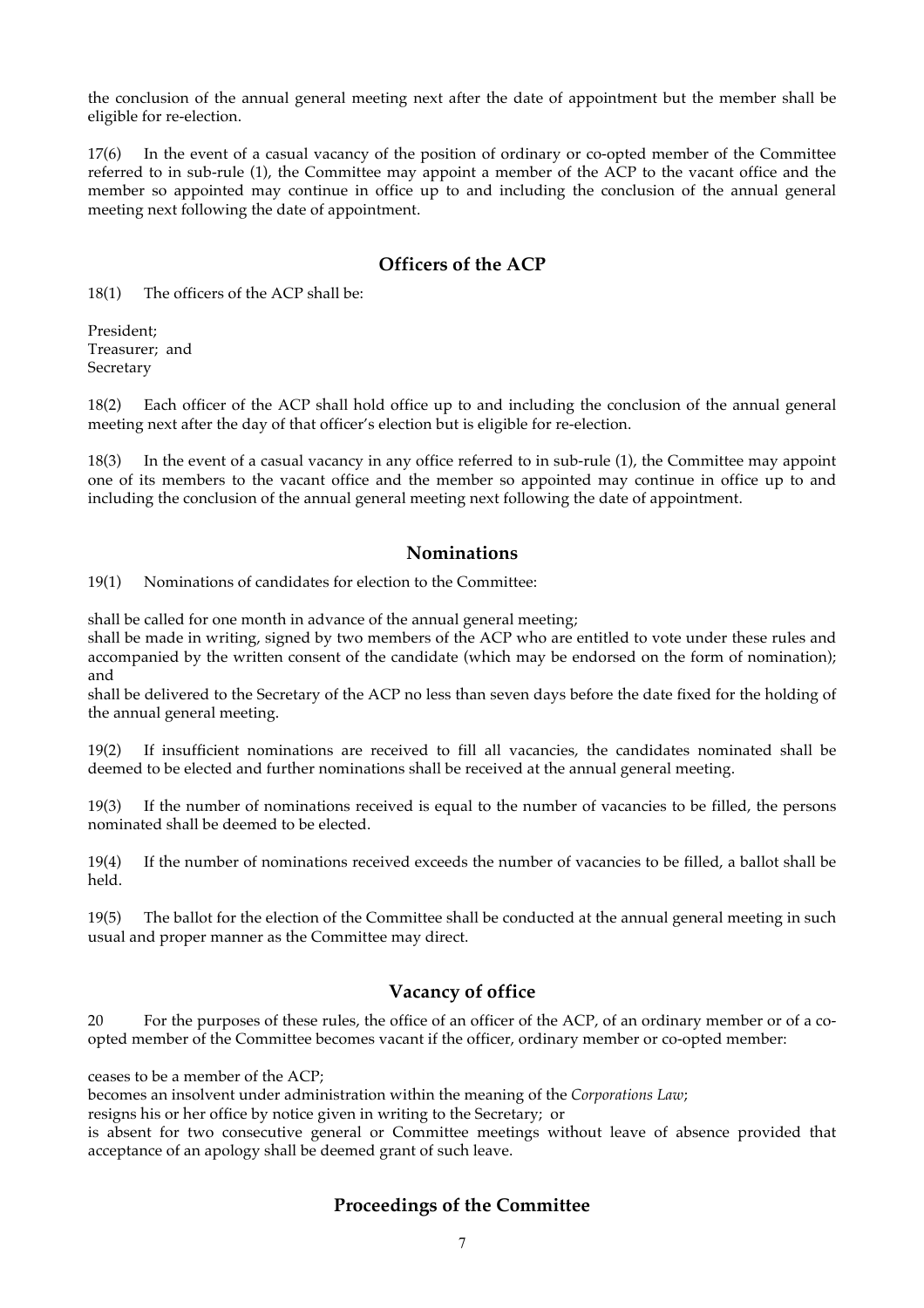21(1) The Committee shall meet in each year at such place and such times as the Committee may determine.

21(2) A quorum for the transaction of the business of a meeting of the Committee should be no less than  $60\%$ of the members of the CoM and should include at least two members of the Executive.

21(3) No business shall be transacted unless a quorum is present within half an hour of the time appointed for the meeting.

21(4) Subject to sub-rule (2) the Committee may act notwithstanding any vacancy of the Committee.

#### **Secretary**

22(1) The Secretary of the ACP shall keep minutes of the resolutions and proceedings of each general meeting and each Committee meeting in books provided for that purpose together with a record of the names of persons present at Committee meetings.

22(2) The record and books referred to in sub-rule (1) shall be available for inspection by members.

#### **Treasurer**

23 The Treasurer of the ACP shall:

collect and receive all moneys due to the ACP and make all payments authorised by the ACP; and keep correct accounts and books showing the financial affairs of the ACP with full details of all receipts and expenditure connected with the activities of the ACP.

#### **Finance**

24(1) All moneys received by the ACP shall be deposited in a bank account taken out in the name of the ACP.

24(2) The funds of the ACP may be invested in any bank, savings bank or building society as determined by the Committee from time to time.

24(3) All cheques, drafts, bills of exchange, promissory notes and other negotiable instruments shall be signed by two members of the Committee.

#### **Seal**

25(1) The common seal of the ACP shall be kept in the custody of the Secretary

25(2) The common seal shall not be affixed to any instrument except by the authority of the Committee and the affixing of the common seal shall be attested by the signatures of two officers.

#### **Alteration of Rules and Statement of Purposes**

26 These Rules and the Statement of Purposes of the ACP shall not be altered except in accordance with the Act.

#### **Notices**

27(1) A notice may be served by or on behalf of the ACP upon any member either personally or by sending it by post to the member at that member's address as shown in the register of members.